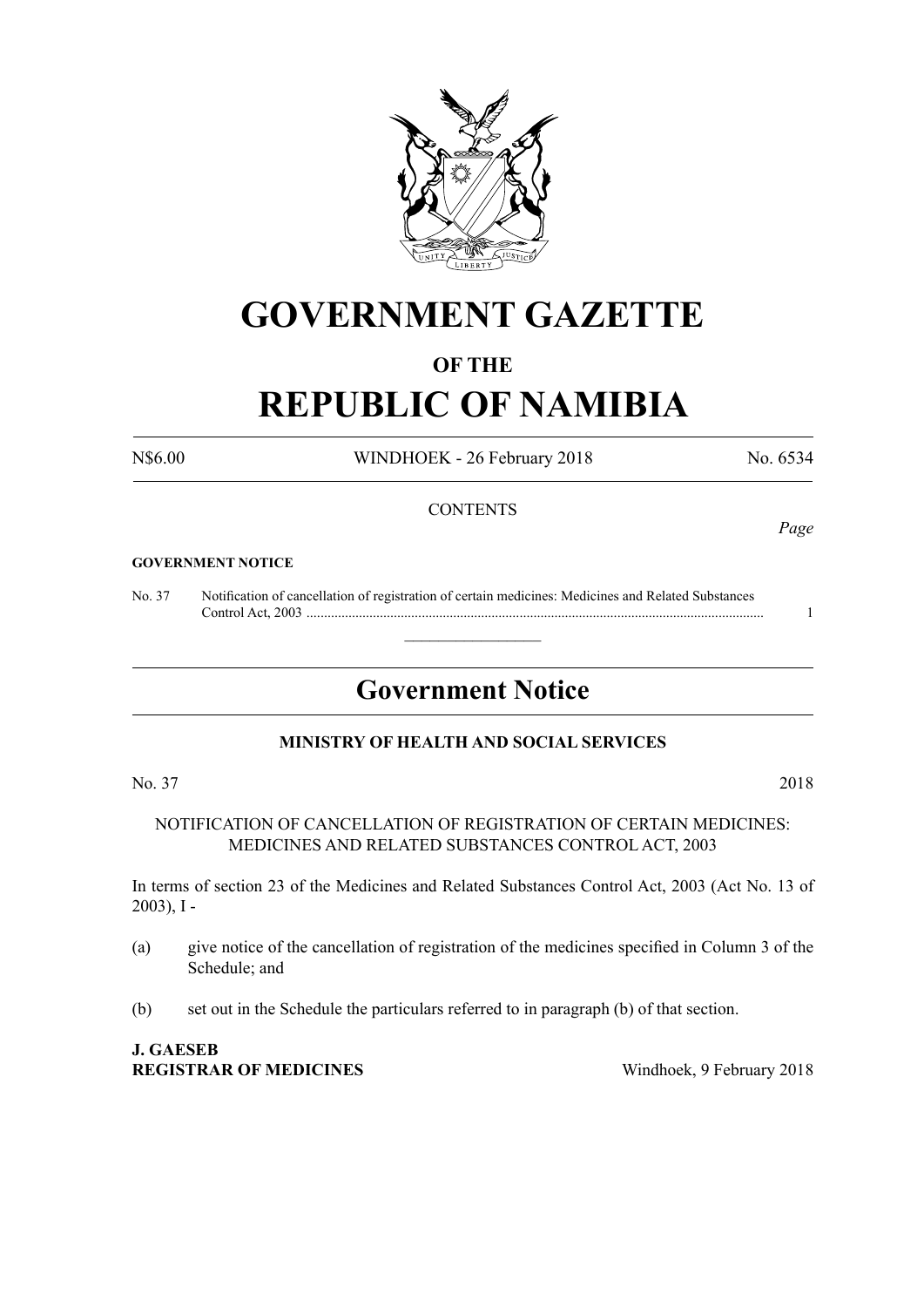# **SCHEDULE**

| <b>ANIMAL MEDICINES</b> |                                                                                                                  |                                                                       |                                                           |  |
|-------------------------|------------------------------------------------------------------------------------------------------------------|-----------------------------------------------------------------------|-----------------------------------------------------------|--|
| Column<br>1             | Column <sub>2</sub>                                                                                              | Column 3                                                              | Column 4                                                  |  |
| S/N                     | <b>NAME OF HOLDER OF</b><br><b>CERTIFICATE OF</b><br><b>REGISTRATION ISSUED IN</b><br><b>RESPECT OF MEDICINE</b> | PROPRIETARY NAME OF<br><b>MEDICINE</b>                                | <b>REGISTRTION</b><br><b>NUMBER OF</b><br><b>MEDICINE</b> |  |
| $\mathbf{1}$            | Onderstepoort Biological Products Ltd                                                                            | Onderstepoort Oil-emulsion<br>Escherichia Coli vaccine for Pigs       | V01/24.5/142                                              |  |
| $\overline{2}$          | Onderstepoort Biological Products Ltd                                                                            | Onderstepoort Three Day Stiffness<br><b>Sickness Vaccine</b>          | V01/24.4/148                                              |  |
| $\mathfrak{Z}$          | Onderstepoort Biological Products Ltd                                                                            | Onderstepoort Enzootic Abortion<br>Vaccine for Sheep                  | V01/24.4/153                                              |  |
| $\overline{4}$          | Onderstepoort Biological Products Ltd                                                                            | Onderstepoort Equine Influenza<br>(Bivalent) Vaccine                  | V01/24.6/159                                              |  |
| 5                       | Onderstepoort Biological Products Ltd                                                                            | Onderstepoort Newcastle Disease<br>Vaccine                            | V00/24.3/619                                              |  |
| 6                       | Onderstepoort Biological Products Ltd                                                                            | <b>Onderstepoort Distemper Vaccine</b>                                | V00/24.1/620                                              |  |
| $\tau$                  | Onderstepoort Biological Products Ltd                                                                            | Onderstepoort Haemophilus corysa<br>vaccine                           | V01/24.3/631                                              |  |
| 8                       | Onderstepoort Biological Products Ltd                                                                            | Onderstepoort Equine Influenza/<br><b>Tetanus Combination Vaccine</b> | V01/24.6/633                                              |  |
| 9                       | Onderstepoort Biological Products Ltd                                                                            | Ondertsepoort IBR/PI Type 3<br><b>Combination Vaccine</b>             | V01/24.4/635                                              |  |
| 10                      | Merial SA (Pty) Ltd                                                                                              | Bigopest                                                              | V11/24.3/1103                                             |  |
| 11                      | Merial SA (Pty) Ltd                                                                                              | Bio Ad Cor 3                                                          | V11/24.3/1104                                             |  |
| 12                      | Merial SA (Pty) Ltd                                                                                              | <b>BIO H120</b>                                                       | V12/24.3/971                                              |  |
| 13                      | Merial SA (Pty) Ltd                                                                                              | Bio Lasota                                                            | V12/24.3/988                                              |  |
| 14                      | Merial SA (Pty) Ltd                                                                                              | <b>Biogumboro Plus</b>                                                | V12/24.3/960                                              |  |
| 15                      | Merial SA (Pty) Ltd                                                                                              | Canine Corona - MLV                                                   | V08/24.1/930                                              |  |
| 16                      | Merial SA (Pty) Ltd                                                                                              | Certifect Top spot for Dogs                                           | V13/18.3.9/1196                                           |  |
| 17                      | Merial SA (Pty) Ltd                                                                                              | COR <sub>2</sub>                                                      | V12/24.3/1006                                             |  |
| 18                      | Merial SA (Pty) Ltd                                                                                              | Coronadog                                                             | V08/24.1/910                                              |  |
| 19                      | Merial SA (Pty) Ltd                                                                                              | Cryomarex HVT                                                         | V12/24.3/1008                                             |  |
| 20                      | Merial SA (Pty) Ltd                                                                                              | Cryomarex HVT Rispens                                                 | V12/24.3/959                                              |  |
| 21                      | Merial SA (Pty) Ltd                                                                                              | Cryomarex Rispens                                                     | V12/24.3/1007                                             |  |
| $22\,$                  | Merial SA (Pty) Ltd                                                                                              | Gallimune 202 ND + EDS                                                | V11/24.3/1106                                             |  |
| 23                      | Merial SA (Pty) Ltd                                                                                              | Gallimune 204 ND + IBD                                                | V11/24.3/1108                                             |  |
| 24                      | Merial SA (Pty) Ltd                                                                                              | Gallimune $304 \text{ ND} + \text{IB} + \text{IBD}$                   | V11/24.3/1110                                             |  |
| 25                      | Merial SA (Pty) Ltd                                                                                              | Gallimune 408 ND+IB+EDS+IBD                                           | V11/24.3/1112                                             |  |
| 26                      | Merial SA (Pty) Ltd                                                                                              | Gallimune IBD                                                         | V11/24.3/1114                                             |  |
| 27                      | Merial SA (Pty) Ltd                                                                                              | Gallimune ND                                                          | V11/24.3/1115                                             |  |
| 28                      | Merial SA (Pty) Ltd                                                                                              | Gallimune SE                                                          | V11/24.3/1117                                             |  |
| 29                      | Merial SA (Pty) Ltd                                                                                              | Gumbopest                                                             | V12/24.3/1009                                             |  |
| 30                      | Merial SA (Pty) Ltd                                                                                              | Hyoresp                                                               | V08/24.5/713                                              |  |
| 31                      | Merial SA (Pty) Ltd                                                                                              | Ivomec Maximizer CRC for Adult<br>Sheep                               | V00/18.1.2/565                                            |  |
| 32                      | Merial SA (Pty) Ltd                                                                                              | Ivomec Maximizer CRC for Weaner<br>V00/18.1.2/564<br>Sheep            |                                                           |  |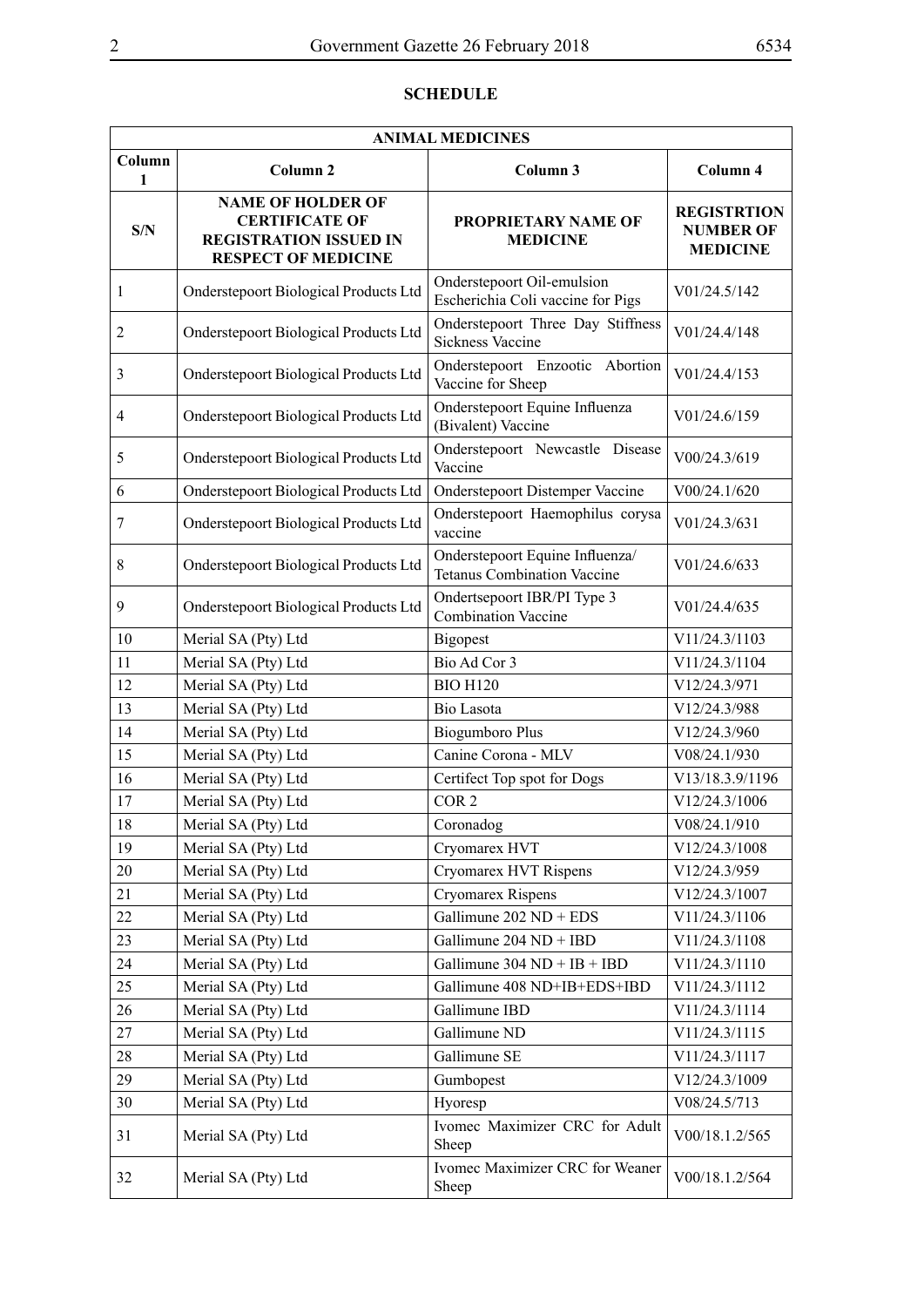| ۰. | ۰.          |
|----|-------------|
|    | ٢           |
|    | ×           |
|    |             |
|    | I<br>I<br>I |
|    | ۰.          |

| 33 | Merial SA (Pty) Ltd                | Ivomec Pour On                 | V00/18.1.2/1118   |
|----|------------------------------------|--------------------------------|-------------------|
| 34 | Merial SA (Pty) Ltd                | Rhiniffa T                     | V08/24.5/714      |
| 35 | Merial SA (Pty) Ltd                | TUR <sub>3</sub>               | V12/24.3/989      |
| 36 | Stride Distributors CC             | Irriderm                       | V07/19.3/352      |
| 37 | Stride Distributors CC             | Equiderm                       | V07/3.1.4/354     |
| 38 | Cipla Agrimed (Pty) Ltd            | Cipla Vita Forte               | V13/19.5/1191     |
| 39 | Intervet SA (Pty) Ltd              | <b>Bovilis BVD-MD</b>          | V99/24.4/784      |
| 40 | Intervet SA (Pty) Ltd              | Butox 3                        | V02/18.3.3/774    |
| 41 | Intervet SA (Pty) Ltd              | <b>Butox Pour On</b>           | V02/18.3.3/773    |
| 42 | Intervet SA (Pty) Ltd              | Ceporex 250mg Oral tablets     | V12/17.1.1.2/1168 |
| 43 | Intervet SA (Pty) Ltd              | Ceporex 50mg Oral tablets      | V12/17.1.1.2/1169 |
| 44 | Intervet SA (Pty) Ltd              | Delkol                         | V05/18.3.3/192    |
| 45 | Intervet SA (Pty) Ltd              | Ferdex                         | V05/19.3/451      |
| 46 | Intervet SA (Pty) Ltd              | Intra-Trac II ADT              | V07/24.1/901      |
| 47 | Intervet SA (Pty) Ltd              | Nobilis AE 1143                | V97/24.3/866      |
| 48 | Intervet SA (Pty) Ltd              | Nobilis IB H120                | V97/24.3/867      |
| 49 | Intervet SA (Pty) Ltd              | Nobilis Newhatch C2            | V05/24.3/455      |
| 50 | Intervet SA (Pty) Ltd              | Nobi-Vac D                     | V97/24.1/887      |
| 51 | Intervet SA (Pty) Ltd              | Nobi-Vac DH                    | V97/24.1/889      |
| 52 | Intervet SA (Pty) Ltd              | Nobi-Vac LR                    | V97/24.1/891      |
| 53 | Intervet SA (Pty) Ltd              | Nobivac Piro                   | V07/24.1/940      |
| 54 | Intervet SA (Pty) Ltd              | Nobi-Vac Ppi                   | V97/24.1/898      |
| 55 | Intervet SA (Pty) Ltd              | Panacur S                      | V91/18.1.1/525    |
| 56 | Intervet SA (Pty) Ltd              | Paramax 1% injectable solution | V07/18.1.2/745    |
| 57 | Intervet SA (Pty) Ltd              | Pulpyvax Levamisole            | V00/18.1.8/644    |
| 58 | Intervet SA (Pty) Ltd              | Rabdomun                       | V03/24.1/423      |
| 59 | Intervet SA (Pty) Ltd              | Reverin 100                    | V03/24.1/423      |
| 60 | Intervet SA (Pty) Ltd              | SpotEx                         | V09/18.3.3/200    |
| 61 | Intervet SA (Pty) Ltd              | Taktic Pig Pour-On             | V02/18.3.4/775    |
| 62 | Intervet SA (Pty) Ltd              | Terenol S                      | V00/18.1.3/642    |
| 63 | Intervet SA (Pty) Ltd              | Trachivax                      | V07/24.3/750      |
| 64 | Intervet SA (Pty) Ltd              | Trachivax (eye drop method)    | V07/24.3/751      |
| 65 | Intervet SA (Pty) Ltd              | Triantel M                     | V02/18.1.8/783    |
| 67 | Intervet SA (Pty) Ltd              | Troscan 100                    | V03/18.1.3/251    |
| 68 | Intervet SA (Pty) Ltd              | Troscan 500                    | V03/18.1.3/250    |
| 69 | Norbrook Laboratories SA (Pty) Ltd | Alamycin LA 300 injection      | V00/17.1.2/264    |
| 70 | Norbrook Laboratories SA (Pty) Ltd | Intravit                       | V03/19.1/275      |
| 71 | Norbrook Laboratories SA (Pty) Ltd | Noroclox DC Intramammary       | V01/16.1/277      |
| 72 | Norbrook Laboratories SA (Pty) Ltd | Noroclox DC Xtra               | V04/16.1/351      |
| 73 | Norbrook Laboratories SA (Pty) Ltd | Noroclox QR Intramammary       | V01/16.1/278      |
| 74 | Norbrook Laboratories SA (Pty) Ltd | Norotyl Injection              | V10/17.1.4/1174   |
| 75 | Norbrook Laboratories SA (Pty) Ltd | Noromycin LA injection         | V00/17.1.2/261    |
| 76 | Norbrook Laboratories SA (Pty) Ltd | Norotrim 20 Tablets            | V00/17.1.7/263    |
| 77 | Norbrook Laboratories SA (Pty) Ltd | Norotrim 80 Tablets            | V00/17.1.7/262    |
| 78 | Norbrook Laboratories SA (Pty) Ltd | Noromectin Premix for Swine    | N-SR 1072         |
|    |                                    |                                |                   |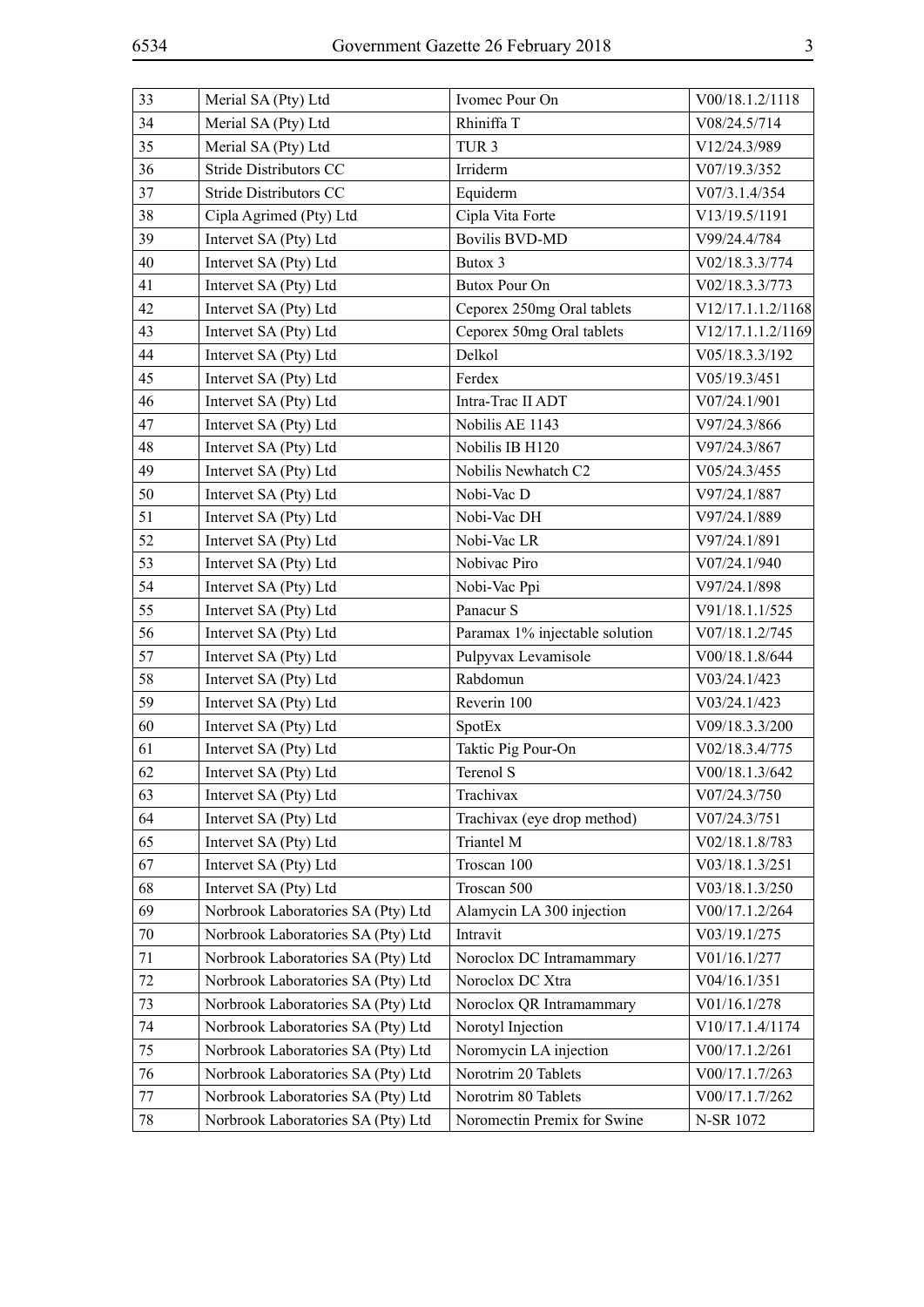$\overline{\phantom{a}}$ 

| <b>HUMAN MEDICINES</b>  |                                                                                                                  |                                        |                                                           |  |  |
|-------------------------|------------------------------------------------------------------------------------------------------------------|----------------------------------------|-----------------------------------------------------------|--|--|
| $Col-$<br>umn1          | Column 3<br>Column <sub>2</sub>                                                                                  |                                        | Column 4                                                  |  |  |
| S/N                     | <b>NAME OF HOLDER OF</b><br><b>CERTIFICATE OF</b><br><b>REGISTRATION ISSUED IN</b><br><b>RESPECT OF MEDICINE</b> | PROPRIETARY NAME OF<br><b>MEDICINE</b> | <b>REGISTRTION</b><br><b>NUMBER OF</b><br><b>MEDICINE</b> |  |  |
| $\mathbf{1}$            | MSD (Pty) Ltd                                                                                                    | <b>CEDAX</b>                           | 16/20.1.1/0026                                            |  |  |
| $\overline{2}$          | Cipla Medpro (Pty) Ltd                                                                                           | Triomune-40                            | 10/20.2.8/0303                                            |  |  |
| $\overline{\mathbf{3}}$ | Cipla Medpro (Pty) Ltd                                                                                           | Triomune-30                            | 10/20.2.8/0302                                            |  |  |
| $\overline{4}$          | Cipla Medpro (Pty) Ltd                                                                                           | Triomune 30                            | 08/20.2.8/0188                                            |  |  |
| 5                       | Cipla Medpro (Pty) Ltd                                                                                           | Triomune 40                            | 06/20.2.8/0280                                            |  |  |
| 6                       | Cipla Life Sciences (Pty) Ltd                                                                                    | Cipla Lamistav 30                      | 09/20.2.8/0030                                            |  |  |
| 7                       | Cipla Medpro (Pty) Ltd                                                                                           | Cipla Lamistav 30 and Efavirenz<br>600 | 09/20.2.8/0028                                            |  |  |
| $8\,$                   | Cipla Medpro (Pty) Ltd                                                                                           | Cipla Lamistav 40 and Efavirenz<br>600 | 09/20.2.8/0027                                            |  |  |
| 9                       | Cipla Life Sciences (Pty) Ltd                                                                                    | Stavir 30                              | 07/20.2.8/0040                                            |  |  |
| 10                      | Cipla Life Sciences (Pty) Ltd                                                                                    | Stavir 40                              | 07/20.2.8/0041                                            |  |  |
| 11                      | Cipla Medpro (Pty) Ltd                                                                                           | Lamistav 30                            | 10/20.2.8/0229                                            |  |  |
| 12                      | Cipla Medpro (Pty) Ltd                                                                                           | Lamistav 40                            | 10/20.2.8/0230                                            |  |  |
| 13                      | Cipla Medpro (Pty) Ltd                                                                                           | Triomune Baby                          | 08/20.2.8/0186                                            |  |  |
| 14                      | Cipla Medpro (Pty) Ltd                                                                                           | Triomune Junior                        | 08/20.2.8/0187                                            |  |  |
| 15                      | Cipla Medpro (Pty) Ltd                                                                                           | Cipla-Flu                              | 10/5.8/0163                                               |  |  |
| 16                      | Cipla Medpro (Pty) Ltd                                                                                           | Coldex                                 | 10/5.8/0164                                               |  |  |
| 17                      | Cipla Medpro (Pty) Ltd                                                                                           | Cheston                                | 10/10.1/0165                                              |  |  |
| 18                      | Cipla Medpro (Pty) Ltd                                                                                           | Cipla-Cof                              | 10/10.1/0403                                              |  |  |
| 19                      | Cipla Medpro (Pty) Ltd                                                                                           | Ciplatrim 5                            | 10/7.1.3/0232                                             |  |  |
| 20                      | Cipla Medpro (Pty) Ltd                                                                                           | Ciplatrim 10                           | 10/7.1.3/0233                                             |  |  |
| 21                      | Cipla Medpro (Pty) Ltd                                                                                           | Ciplatrim 15                           | 10/7.1.3/0234                                             |  |  |
| 22                      | Takeda (Pty) Ltd                                                                                                 | Euphyllin Retard                       | 90/10.2/00515                                             |  |  |
| 23                      | Roche Products (Pty) Ltd                                                                                         | Valium 2mg Tablets                     | 90/2.6/001435                                             |  |  |
| 24                      | Roche Products (Pty) Ltd                                                                                         | Rocephin 500mg                         | 90/20.1.1/001428                                          |  |  |
| 25                      | Roche Products (Pty) Ltd                                                                                         | Rocephin 250mg                         | 90/20.1.1/001427                                          |  |  |
| 26                      | Novo Nordisk Pharma Gulf FZ-LLC                                                                                  | <b>Activelle Tablets</b>               | 06/21.8/0197                                              |  |  |
| 27                      | Novo Nordisk Pharma Gulf FZ-LLC                                                                                  | Estrofem 1mg Tablets                   | 06/21.8.1/0040                                            |  |  |
| 28                      | Novo Nordisk Pharma Gulf FZ-LLC                                                                                  | Estrofem 2mg Tablets                   | 90/21.8.1/00743                                           |  |  |
| 29                      | Janssen Pharmaceutica (Pty) Ltd                                                                                  | Sibelium 5mg capsule                   | 90/5.7.1/00650                                            |  |  |
| 30                      | Bayer (Pty) Ltd                                                                                                  | Glucobay 50                            | 04/21.2/0356                                              |  |  |
| 31                      | Bayer (Pty) Ltd                                                                                                  | Glucobay 100                           | 04/21.2/0357                                              |  |  |
| 32                      | Bayer (Pty) Ltd                                                                                                  | Adalat Retard 10                       | 04/7.1/0345                                               |  |  |
| 33                      | Bayer (Pty) Ltd                                                                                                  | Adalat Retard 20                       | 04/7.1/0346                                               |  |  |
| 34                      | GlaxoSmithKline SA (Pty) Ltd                                                                                     | Imigran 10mg Nasal Spray               | 04/7.3/0870                                               |  |  |
| 35                      | GlaxoSmithKline SA (Pty) Ltd                                                                                     | Zentel Tablets 200mg                   | 90/12/001615                                              |  |  |
| 36                      | GlaxoSmithKline SA (Pty) Ltd                                                                                     | Amoxil 250                             | 90/20.1.2/001571                                          |  |  |
| 37                      | GlaxoSmithKline SA (Pty) Ltd                                                                                     | Amoxil 500                             | 90/20.1.2/001572                                          |  |  |
| 38                      | GlaxoSmithKline SA (Pty) Ltd                                                                                     | Suprapen 500                           | 90/20.1.2/001606                                          |  |  |
| 39                      | GlaxoSmithKline SA (Pty) Ltd                                                                                     | Suprapen S                             | 90/20.1.2/001607                                          |  |  |
| 40                      | GlaxoSmithKline SA (Pty) Ltd<br>Augmentin 625 Tablets                                                            |                                        | 04/20.1.2/0898                                            |  |  |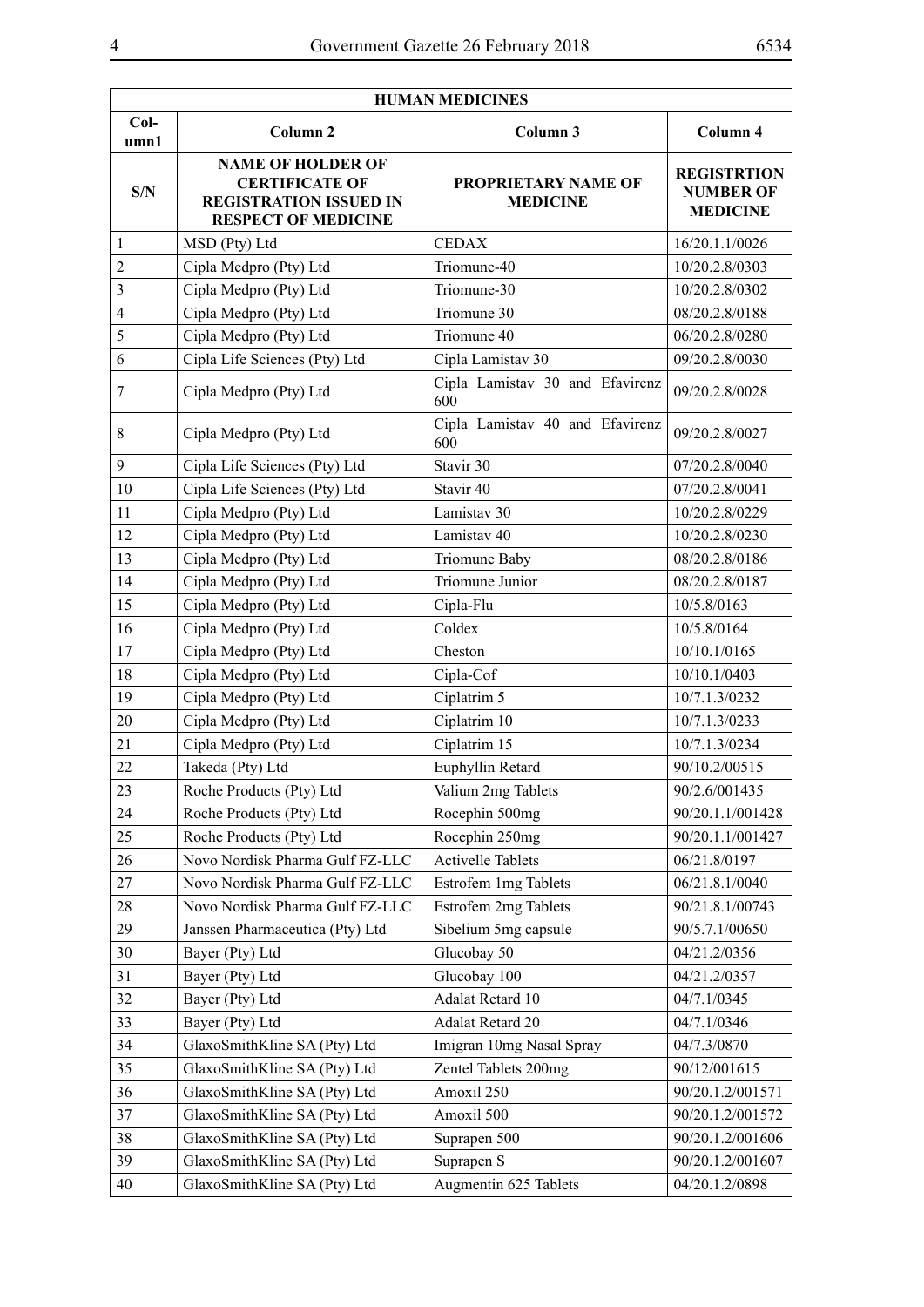|   | × |         |   |  |
|---|---|---------|---|--|
|   |   |         |   |  |
|   |   |         | I |  |
|   |   | I<br>۰. | I |  |
| × | v |         |   |  |
|   |   |         |   |  |

| 42<br>Ampiclox 500<br>GlaxoSmithKline SA (Pty) Ltd<br>90/20.1.2/001576<br>43<br>GlaxoSmithKline SA (Pty) Ltd<br>Fortum 1 g<br>90/20.1.1/00575<br>44<br>GlaxoSmithKline SA (Pty) Ltd<br>Fortum 250<br>90/20.1.1/00576<br>45<br>GlaxoSmithKline SA (Pty) Ltd<br>Fortum 2 g<br>90/20.1.1/00577<br>Fortum 500<br>46<br>GlaxoSmithKline SA (Pty) Ltd<br>90/20.1.1/00578<br>Orbenin 500<br>47<br>GlaxoSmithKline SA (Pty) Ltd<br>90/20.1.2/001598<br>48<br>GlaxoSmithKline SA (Pty) Ltd<br>90/20.1.2/001595<br>Floxapen<br>49<br>GlaxoSmithKline SA (Pty) Ltd<br>Floxapen 250<br>90/20.1.2/001594<br>GlaxoSmithKline SA (Pty) Ltd<br>Halfan suspension<br>50<br>04/20.2.6/0940<br>Keppra 1000mg<br>51<br>GlaxoSmithKline SA (Pty) Ltd<br>04/2.5/1714<br>52<br>GlaxoSmithKline SA (Pty) Ltd<br>Atarax<br>21001177<br>53<br>GlaxoSmithKline SA (Pty) Ltd<br>Keppra 500mg<br>04/2.5/1713<br>54<br>GlaxoSmithKline SA (Pty) Ltd<br>Furandantin suspension<br>04/8.5/0894<br>55<br>GlaxoSmithKline SA (Pty) Ltd<br>Volmax 4 mg<br>90/10.2.2/00590<br>56<br>GlaxoSmithKline SA (Pty) Ltd<br>Volmax 8 mg<br>90/10.2.2/00591<br>57<br>GlaxoSmithKline SA (Pty) Ltd<br>Septran<br>90/20.2/00584<br>Invirase 500mg<br>58<br>Roche Products (Pty) Ltd<br>06/20.2.8/0279<br>59<br>Roche Products (Pty) Ltd<br>Xenical 120mg<br>10/11.3.1/0305<br>Pharmacare Limited<br>60<br>Olzexa ODT 5mg<br>13/2.6.5/0171<br>61<br>Sanofi-Aventis South Africa (Pty) Ltd<br>Actonel 5mg<br>04/3.2/1449<br>62<br>Sanofi-Aventis South Africa (Pty) Ltd<br>Actonel 30mg<br>04/3.2/1450<br>63<br>Sanofi-Aventis South Africa (Pty) Ltd<br>Actonel 35mg<br>04/3.2/1474<br>64<br>Merck (Pty) Ltd<br>Glucovance 250mg<br>04/21.2/0811<br>65<br>Roche Products (Pty) Ltd<br><b>Bactrim Tablets</b><br>90/20.2/001399<br>66<br>Tecmed Pharma (Pty) Ltd<br>Baritop 100<br>07/28/0072<br>67<br>Ingelheim Pharmaceuticals (Pty) Ltd<br>Pulmison 20mg Tablets<br>04/21.5.1/0980<br>68<br>MSD (Pty) Ltd<br>Celestone tablets<br>14/13.4.1/0077<br>69<br>MSD (Pty) Ltd<br>Oestradil 20mg implant<br>04/21.8.1/0483<br>Elosalic ointment<br>70<br>MSD (Pty) Ltd<br>05/13.9/0110<br>71<br>Novartis South Africa (Pty) Ltd<br>Galvus Met 50mg/500mg<br>14/21.2/0067<br>Sanofi-Aventis South Africa (Pty) Ltd<br>Intanza 9<br>72<br>11/30.1/0035<br>Sanofi-Aventis South Africa (Pty) Ltd<br>73<br>Intanza 15<br>11/30.1/0034<br>74<br>Sanofi-Aventis South Africa (Pty) Ltd<br>Pentaxim<br>08/30.1/0063<br>75<br>Sanofi-Aventis South Africa (Pty) Ltd<br>Actacel<br>04/30.1/1780<br>Sanofi-Aventis South Africa (Pty) Ltd<br>76<br>Act-HIB<br>04/30.1/1729<br>77<br>Sanofi-Aventis South Africa (Pty) Ltd<br>Act-HIB multidose<br>08/30.1/0064<br>78<br>Sanofi-Aventis South Africa (Pty) Ltd<br>Combat-HIB<br>04/30.1/1730<br>79<br>Sanofi-Aventis South Africa (Pty) Ltd<br>Diftavax<br>04/30.1/1950<br>Sanofi-Aventis South Africa (Pty) Ltd<br>80<br>DTP Merieux<br>04/30.1/1771<br>Grandfather<br>81<br>Sanofi-Aventis South Africa (Pty) Ltd<br>DT Vax<br>Product<br>82<br>Sanofi-Aventis South Africa (Pty) Ltd<br>Imovax Meningo A+C<br>04/30.1/1776<br>83<br>Sanofi-Aventis South Africa (Pty) Ltd<br>Imovax Pneumo 23<br>04/30.1/1951<br>Sanofi-Aventis South Africa (Pty) Ltd<br>Merieux Inactivated Rabies vaccine<br>84<br>04/30.1/1773<br>85<br>Sanofi-Aventis South Africa (Pty) Ltd<br>Mutagrip<br>04/30.1/1777<br>Rudivax<br>86<br>Sanofi-Aventis South Africa (Pty) Ltd<br>06/30.1/0019 | 41 | GlaxoSmithKline SA (Pty) Ltd | Ampiclox S | 90/20.1.2/001575 |
|------------------------------------------------------------------------------------------------------------------------------------------------------------------------------------------------------------------------------------------------------------------------------------------------------------------------------------------------------------------------------------------------------------------------------------------------------------------------------------------------------------------------------------------------------------------------------------------------------------------------------------------------------------------------------------------------------------------------------------------------------------------------------------------------------------------------------------------------------------------------------------------------------------------------------------------------------------------------------------------------------------------------------------------------------------------------------------------------------------------------------------------------------------------------------------------------------------------------------------------------------------------------------------------------------------------------------------------------------------------------------------------------------------------------------------------------------------------------------------------------------------------------------------------------------------------------------------------------------------------------------------------------------------------------------------------------------------------------------------------------------------------------------------------------------------------------------------------------------------------------------------------------------------------------------------------------------------------------------------------------------------------------------------------------------------------------------------------------------------------------------------------------------------------------------------------------------------------------------------------------------------------------------------------------------------------------------------------------------------------------------------------------------------------------------------------------------------------------------------------------------------------------------------------------------------------------------------------------------------------------------------------------------------------------------------------------------------------------------------------------------------------------------------------------------------------------------------------------------------------------------------------------------------------------------------------------------------------------------------------------------------------------------------------------------------------------------------------------------------------------------------------------------------------------------------------------------------------------------------------------------------------------------------------------------------------------------------------------------------------------------------------------------------------------------------------------------------|----|------------------------------|------------|------------------|
|                                                                                                                                                                                                                                                                                                                                                                                                                                                                                                                                                                                                                                                                                                                                                                                                                                                                                                                                                                                                                                                                                                                                                                                                                                                                                                                                                                                                                                                                                                                                                                                                                                                                                                                                                                                                                                                                                                                                                                                                                                                                                                                                                                                                                                                                                                                                                                                                                                                                                                                                                                                                                                                                                                                                                                                                                                                                                                                                                                                                                                                                                                                                                                                                                                                                                                                                                                                                                                                            |    |                              |            |                  |
|                                                                                                                                                                                                                                                                                                                                                                                                                                                                                                                                                                                                                                                                                                                                                                                                                                                                                                                                                                                                                                                                                                                                                                                                                                                                                                                                                                                                                                                                                                                                                                                                                                                                                                                                                                                                                                                                                                                                                                                                                                                                                                                                                                                                                                                                                                                                                                                                                                                                                                                                                                                                                                                                                                                                                                                                                                                                                                                                                                                                                                                                                                                                                                                                                                                                                                                                                                                                                                                            |    |                              |            |                  |
|                                                                                                                                                                                                                                                                                                                                                                                                                                                                                                                                                                                                                                                                                                                                                                                                                                                                                                                                                                                                                                                                                                                                                                                                                                                                                                                                                                                                                                                                                                                                                                                                                                                                                                                                                                                                                                                                                                                                                                                                                                                                                                                                                                                                                                                                                                                                                                                                                                                                                                                                                                                                                                                                                                                                                                                                                                                                                                                                                                                                                                                                                                                                                                                                                                                                                                                                                                                                                                                            |    |                              |            |                  |
|                                                                                                                                                                                                                                                                                                                                                                                                                                                                                                                                                                                                                                                                                                                                                                                                                                                                                                                                                                                                                                                                                                                                                                                                                                                                                                                                                                                                                                                                                                                                                                                                                                                                                                                                                                                                                                                                                                                                                                                                                                                                                                                                                                                                                                                                                                                                                                                                                                                                                                                                                                                                                                                                                                                                                                                                                                                                                                                                                                                                                                                                                                                                                                                                                                                                                                                                                                                                                                                            |    |                              |            |                  |
|                                                                                                                                                                                                                                                                                                                                                                                                                                                                                                                                                                                                                                                                                                                                                                                                                                                                                                                                                                                                                                                                                                                                                                                                                                                                                                                                                                                                                                                                                                                                                                                                                                                                                                                                                                                                                                                                                                                                                                                                                                                                                                                                                                                                                                                                                                                                                                                                                                                                                                                                                                                                                                                                                                                                                                                                                                                                                                                                                                                                                                                                                                                                                                                                                                                                                                                                                                                                                                                            |    |                              |            |                  |
|                                                                                                                                                                                                                                                                                                                                                                                                                                                                                                                                                                                                                                                                                                                                                                                                                                                                                                                                                                                                                                                                                                                                                                                                                                                                                                                                                                                                                                                                                                                                                                                                                                                                                                                                                                                                                                                                                                                                                                                                                                                                                                                                                                                                                                                                                                                                                                                                                                                                                                                                                                                                                                                                                                                                                                                                                                                                                                                                                                                                                                                                                                                                                                                                                                                                                                                                                                                                                                                            |    |                              |            |                  |
|                                                                                                                                                                                                                                                                                                                                                                                                                                                                                                                                                                                                                                                                                                                                                                                                                                                                                                                                                                                                                                                                                                                                                                                                                                                                                                                                                                                                                                                                                                                                                                                                                                                                                                                                                                                                                                                                                                                                                                                                                                                                                                                                                                                                                                                                                                                                                                                                                                                                                                                                                                                                                                                                                                                                                                                                                                                                                                                                                                                                                                                                                                                                                                                                                                                                                                                                                                                                                                                            |    |                              |            |                  |
|                                                                                                                                                                                                                                                                                                                                                                                                                                                                                                                                                                                                                                                                                                                                                                                                                                                                                                                                                                                                                                                                                                                                                                                                                                                                                                                                                                                                                                                                                                                                                                                                                                                                                                                                                                                                                                                                                                                                                                                                                                                                                                                                                                                                                                                                                                                                                                                                                                                                                                                                                                                                                                                                                                                                                                                                                                                                                                                                                                                                                                                                                                                                                                                                                                                                                                                                                                                                                                                            |    |                              |            |                  |
|                                                                                                                                                                                                                                                                                                                                                                                                                                                                                                                                                                                                                                                                                                                                                                                                                                                                                                                                                                                                                                                                                                                                                                                                                                                                                                                                                                                                                                                                                                                                                                                                                                                                                                                                                                                                                                                                                                                                                                                                                                                                                                                                                                                                                                                                                                                                                                                                                                                                                                                                                                                                                                                                                                                                                                                                                                                                                                                                                                                                                                                                                                                                                                                                                                                                                                                                                                                                                                                            |    |                              |            |                  |
|                                                                                                                                                                                                                                                                                                                                                                                                                                                                                                                                                                                                                                                                                                                                                                                                                                                                                                                                                                                                                                                                                                                                                                                                                                                                                                                                                                                                                                                                                                                                                                                                                                                                                                                                                                                                                                                                                                                                                                                                                                                                                                                                                                                                                                                                                                                                                                                                                                                                                                                                                                                                                                                                                                                                                                                                                                                                                                                                                                                                                                                                                                                                                                                                                                                                                                                                                                                                                                                            |    |                              |            |                  |
|                                                                                                                                                                                                                                                                                                                                                                                                                                                                                                                                                                                                                                                                                                                                                                                                                                                                                                                                                                                                                                                                                                                                                                                                                                                                                                                                                                                                                                                                                                                                                                                                                                                                                                                                                                                                                                                                                                                                                                                                                                                                                                                                                                                                                                                                                                                                                                                                                                                                                                                                                                                                                                                                                                                                                                                                                                                                                                                                                                                                                                                                                                                                                                                                                                                                                                                                                                                                                                                            |    |                              |            |                  |
|                                                                                                                                                                                                                                                                                                                                                                                                                                                                                                                                                                                                                                                                                                                                                                                                                                                                                                                                                                                                                                                                                                                                                                                                                                                                                                                                                                                                                                                                                                                                                                                                                                                                                                                                                                                                                                                                                                                                                                                                                                                                                                                                                                                                                                                                                                                                                                                                                                                                                                                                                                                                                                                                                                                                                                                                                                                                                                                                                                                                                                                                                                                                                                                                                                                                                                                                                                                                                                                            |    |                              |            |                  |
|                                                                                                                                                                                                                                                                                                                                                                                                                                                                                                                                                                                                                                                                                                                                                                                                                                                                                                                                                                                                                                                                                                                                                                                                                                                                                                                                                                                                                                                                                                                                                                                                                                                                                                                                                                                                                                                                                                                                                                                                                                                                                                                                                                                                                                                                                                                                                                                                                                                                                                                                                                                                                                                                                                                                                                                                                                                                                                                                                                                                                                                                                                                                                                                                                                                                                                                                                                                                                                                            |    |                              |            |                  |
|                                                                                                                                                                                                                                                                                                                                                                                                                                                                                                                                                                                                                                                                                                                                                                                                                                                                                                                                                                                                                                                                                                                                                                                                                                                                                                                                                                                                                                                                                                                                                                                                                                                                                                                                                                                                                                                                                                                                                                                                                                                                                                                                                                                                                                                                                                                                                                                                                                                                                                                                                                                                                                                                                                                                                                                                                                                                                                                                                                                                                                                                                                                                                                                                                                                                                                                                                                                                                                                            |    |                              |            |                  |
|                                                                                                                                                                                                                                                                                                                                                                                                                                                                                                                                                                                                                                                                                                                                                                                                                                                                                                                                                                                                                                                                                                                                                                                                                                                                                                                                                                                                                                                                                                                                                                                                                                                                                                                                                                                                                                                                                                                                                                                                                                                                                                                                                                                                                                                                                                                                                                                                                                                                                                                                                                                                                                                                                                                                                                                                                                                                                                                                                                                                                                                                                                                                                                                                                                                                                                                                                                                                                                                            |    |                              |            |                  |
|                                                                                                                                                                                                                                                                                                                                                                                                                                                                                                                                                                                                                                                                                                                                                                                                                                                                                                                                                                                                                                                                                                                                                                                                                                                                                                                                                                                                                                                                                                                                                                                                                                                                                                                                                                                                                                                                                                                                                                                                                                                                                                                                                                                                                                                                                                                                                                                                                                                                                                                                                                                                                                                                                                                                                                                                                                                                                                                                                                                                                                                                                                                                                                                                                                                                                                                                                                                                                                                            |    |                              |            |                  |
|                                                                                                                                                                                                                                                                                                                                                                                                                                                                                                                                                                                                                                                                                                                                                                                                                                                                                                                                                                                                                                                                                                                                                                                                                                                                                                                                                                                                                                                                                                                                                                                                                                                                                                                                                                                                                                                                                                                                                                                                                                                                                                                                                                                                                                                                                                                                                                                                                                                                                                                                                                                                                                                                                                                                                                                                                                                                                                                                                                                                                                                                                                                                                                                                                                                                                                                                                                                                                                                            |    |                              |            |                  |
|                                                                                                                                                                                                                                                                                                                                                                                                                                                                                                                                                                                                                                                                                                                                                                                                                                                                                                                                                                                                                                                                                                                                                                                                                                                                                                                                                                                                                                                                                                                                                                                                                                                                                                                                                                                                                                                                                                                                                                                                                                                                                                                                                                                                                                                                                                                                                                                                                                                                                                                                                                                                                                                                                                                                                                                                                                                                                                                                                                                                                                                                                                                                                                                                                                                                                                                                                                                                                                                            |    |                              |            |                  |
|                                                                                                                                                                                                                                                                                                                                                                                                                                                                                                                                                                                                                                                                                                                                                                                                                                                                                                                                                                                                                                                                                                                                                                                                                                                                                                                                                                                                                                                                                                                                                                                                                                                                                                                                                                                                                                                                                                                                                                                                                                                                                                                                                                                                                                                                                                                                                                                                                                                                                                                                                                                                                                                                                                                                                                                                                                                                                                                                                                                                                                                                                                                                                                                                                                                                                                                                                                                                                                                            |    |                              |            |                  |
|                                                                                                                                                                                                                                                                                                                                                                                                                                                                                                                                                                                                                                                                                                                                                                                                                                                                                                                                                                                                                                                                                                                                                                                                                                                                                                                                                                                                                                                                                                                                                                                                                                                                                                                                                                                                                                                                                                                                                                                                                                                                                                                                                                                                                                                                                                                                                                                                                                                                                                                                                                                                                                                                                                                                                                                                                                                                                                                                                                                                                                                                                                                                                                                                                                                                                                                                                                                                                                                            |    |                              |            |                  |
|                                                                                                                                                                                                                                                                                                                                                                                                                                                                                                                                                                                                                                                                                                                                                                                                                                                                                                                                                                                                                                                                                                                                                                                                                                                                                                                                                                                                                                                                                                                                                                                                                                                                                                                                                                                                                                                                                                                                                                                                                                                                                                                                                                                                                                                                                                                                                                                                                                                                                                                                                                                                                                                                                                                                                                                                                                                                                                                                                                                                                                                                                                                                                                                                                                                                                                                                                                                                                                                            |    |                              |            |                  |
|                                                                                                                                                                                                                                                                                                                                                                                                                                                                                                                                                                                                                                                                                                                                                                                                                                                                                                                                                                                                                                                                                                                                                                                                                                                                                                                                                                                                                                                                                                                                                                                                                                                                                                                                                                                                                                                                                                                                                                                                                                                                                                                                                                                                                                                                                                                                                                                                                                                                                                                                                                                                                                                                                                                                                                                                                                                                                                                                                                                                                                                                                                                                                                                                                                                                                                                                                                                                                                                            |    |                              |            |                  |
|                                                                                                                                                                                                                                                                                                                                                                                                                                                                                                                                                                                                                                                                                                                                                                                                                                                                                                                                                                                                                                                                                                                                                                                                                                                                                                                                                                                                                                                                                                                                                                                                                                                                                                                                                                                                                                                                                                                                                                                                                                                                                                                                                                                                                                                                                                                                                                                                                                                                                                                                                                                                                                                                                                                                                                                                                                                                                                                                                                                                                                                                                                                                                                                                                                                                                                                                                                                                                                                            |    |                              |            |                  |
|                                                                                                                                                                                                                                                                                                                                                                                                                                                                                                                                                                                                                                                                                                                                                                                                                                                                                                                                                                                                                                                                                                                                                                                                                                                                                                                                                                                                                                                                                                                                                                                                                                                                                                                                                                                                                                                                                                                                                                                                                                                                                                                                                                                                                                                                                                                                                                                                                                                                                                                                                                                                                                                                                                                                                                                                                                                                                                                                                                                                                                                                                                                                                                                                                                                                                                                                                                                                                                                            |    |                              |            |                  |
|                                                                                                                                                                                                                                                                                                                                                                                                                                                                                                                                                                                                                                                                                                                                                                                                                                                                                                                                                                                                                                                                                                                                                                                                                                                                                                                                                                                                                                                                                                                                                                                                                                                                                                                                                                                                                                                                                                                                                                                                                                                                                                                                                                                                                                                                                                                                                                                                                                                                                                                                                                                                                                                                                                                                                                                                                                                                                                                                                                                                                                                                                                                                                                                                                                                                                                                                                                                                                                                            |    |                              |            |                  |
|                                                                                                                                                                                                                                                                                                                                                                                                                                                                                                                                                                                                                                                                                                                                                                                                                                                                                                                                                                                                                                                                                                                                                                                                                                                                                                                                                                                                                                                                                                                                                                                                                                                                                                                                                                                                                                                                                                                                                                                                                                                                                                                                                                                                                                                                                                                                                                                                                                                                                                                                                                                                                                                                                                                                                                                                                                                                                                                                                                                                                                                                                                                                                                                                                                                                                                                                                                                                                                                            |    |                              |            |                  |
|                                                                                                                                                                                                                                                                                                                                                                                                                                                                                                                                                                                                                                                                                                                                                                                                                                                                                                                                                                                                                                                                                                                                                                                                                                                                                                                                                                                                                                                                                                                                                                                                                                                                                                                                                                                                                                                                                                                                                                                                                                                                                                                                                                                                                                                                                                                                                                                                                                                                                                                                                                                                                                                                                                                                                                                                                                                                                                                                                                                                                                                                                                                                                                                                                                                                                                                                                                                                                                                            |    |                              |            |                  |
|                                                                                                                                                                                                                                                                                                                                                                                                                                                                                                                                                                                                                                                                                                                                                                                                                                                                                                                                                                                                                                                                                                                                                                                                                                                                                                                                                                                                                                                                                                                                                                                                                                                                                                                                                                                                                                                                                                                                                                                                                                                                                                                                                                                                                                                                                                                                                                                                                                                                                                                                                                                                                                                                                                                                                                                                                                                                                                                                                                                                                                                                                                                                                                                                                                                                                                                                                                                                                                                            |    |                              |            |                  |
|                                                                                                                                                                                                                                                                                                                                                                                                                                                                                                                                                                                                                                                                                                                                                                                                                                                                                                                                                                                                                                                                                                                                                                                                                                                                                                                                                                                                                                                                                                                                                                                                                                                                                                                                                                                                                                                                                                                                                                                                                                                                                                                                                                                                                                                                                                                                                                                                                                                                                                                                                                                                                                                                                                                                                                                                                                                                                                                                                                                                                                                                                                                                                                                                                                                                                                                                                                                                                                                            |    |                              |            |                  |
|                                                                                                                                                                                                                                                                                                                                                                                                                                                                                                                                                                                                                                                                                                                                                                                                                                                                                                                                                                                                                                                                                                                                                                                                                                                                                                                                                                                                                                                                                                                                                                                                                                                                                                                                                                                                                                                                                                                                                                                                                                                                                                                                                                                                                                                                                                                                                                                                                                                                                                                                                                                                                                                                                                                                                                                                                                                                                                                                                                                                                                                                                                                                                                                                                                                                                                                                                                                                                                                            |    |                              |            |                  |
|                                                                                                                                                                                                                                                                                                                                                                                                                                                                                                                                                                                                                                                                                                                                                                                                                                                                                                                                                                                                                                                                                                                                                                                                                                                                                                                                                                                                                                                                                                                                                                                                                                                                                                                                                                                                                                                                                                                                                                                                                                                                                                                                                                                                                                                                                                                                                                                                                                                                                                                                                                                                                                                                                                                                                                                                                                                                                                                                                                                                                                                                                                                                                                                                                                                                                                                                                                                                                                                            |    |                              |            |                  |
|                                                                                                                                                                                                                                                                                                                                                                                                                                                                                                                                                                                                                                                                                                                                                                                                                                                                                                                                                                                                                                                                                                                                                                                                                                                                                                                                                                                                                                                                                                                                                                                                                                                                                                                                                                                                                                                                                                                                                                                                                                                                                                                                                                                                                                                                                                                                                                                                                                                                                                                                                                                                                                                                                                                                                                                                                                                                                                                                                                                                                                                                                                                                                                                                                                                                                                                                                                                                                                                            |    |                              |            |                  |
|                                                                                                                                                                                                                                                                                                                                                                                                                                                                                                                                                                                                                                                                                                                                                                                                                                                                                                                                                                                                                                                                                                                                                                                                                                                                                                                                                                                                                                                                                                                                                                                                                                                                                                                                                                                                                                                                                                                                                                                                                                                                                                                                                                                                                                                                                                                                                                                                                                                                                                                                                                                                                                                                                                                                                                                                                                                                                                                                                                                                                                                                                                                                                                                                                                                                                                                                                                                                                                                            |    |                              |            |                  |
|                                                                                                                                                                                                                                                                                                                                                                                                                                                                                                                                                                                                                                                                                                                                                                                                                                                                                                                                                                                                                                                                                                                                                                                                                                                                                                                                                                                                                                                                                                                                                                                                                                                                                                                                                                                                                                                                                                                                                                                                                                                                                                                                                                                                                                                                                                                                                                                                                                                                                                                                                                                                                                                                                                                                                                                                                                                                                                                                                                                                                                                                                                                                                                                                                                                                                                                                                                                                                                                            |    |                              |            |                  |
|                                                                                                                                                                                                                                                                                                                                                                                                                                                                                                                                                                                                                                                                                                                                                                                                                                                                                                                                                                                                                                                                                                                                                                                                                                                                                                                                                                                                                                                                                                                                                                                                                                                                                                                                                                                                                                                                                                                                                                                                                                                                                                                                                                                                                                                                                                                                                                                                                                                                                                                                                                                                                                                                                                                                                                                                                                                                                                                                                                                                                                                                                                                                                                                                                                                                                                                                                                                                                                                            |    |                              |            |                  |
|                                                                                                                                                                                                                                                                                                                                                                                                                                                                                                                                                                                                                                                                                                                                                                                                                                                                                                                                                                                                                                                                                                                                                                                                                                                                                                                                                                                                                                                                                                                                                                                                                                                                                                                                                                                                                                                                                                                                                                                                                                                                                                                                                                                                                                                                                                                                                                                                                                                                                                                                                                                                                                                                                                                                                                                                                                                                                                                                                                                                                                                                                                                                                                                                                                                                                                                                                                                                                                                            |    |                              |            |                  |
|                                                                                                                                                                                                                                                                                                                                                                                                                                                                                                                                                                                                                                                                                                                                                                                                                                                                                                                                                                                                                                                                                                                                                                                                                                                                                                                                                                                                                                                                                                                                                                                                                                                                                                                                                                                                                                                                                                                                                                                                                                                                                                                                                                                                                                                                                                                                                                                                                                                                                                                                                                                                                                                                                                                                                                                                                                                                                                                                                                                                                                                                                                                                                                                                                                                                                                                                                                                                                                                            |    |                              |            |                  |
|                                                                                                                                                                                                                                                                                                                                                                                                                                                                                                                                                                                                                                                                                                                                                                                                                                                                                                                                                                                                                                                                                                                                                                                                                                                                                                                                                                                                                                                                                                                                                                                                                                                                                                                                                                                                                                                                                                                                                                                                                                                                                                                                                                                                                                                                                                                                                                                                                                                                                                                                                                                                                                                                                                                                                                                                                                                                                                                                                                                                                                                                                                                                                                                                                                                                                                                                                                                                                                                            |    |                              |            |                  |
|                                                                                                                                                                                                                                                                                                                                                                                                                                                                                                                                                                                                                                                                                                                                                                                                                                                                                                                                                                                                                                                                                                                                                                                                                                                                                                                                                                                                                                                                                                                                                                                                                                                                                                                                                                                                                                                                                                                                                                                                                                                                                                                                                                                                                                                                                                                                                                                                                                                                                                                                                                                                                                                                                                                                                                                                                                                                                                                                                                                                                                                                                                                                                                                                                                                                                                                                                                                                                                                            |    |                              |            |                  |
|                                                                                                                                                                                                                                                                                                                                                                                                                                                                                                                                                                                                                                                                                                                                                                                                                                                                                                                                                                                                                                                                                                                                                                                                                                                                                                                                                                                                                                                                                                                                                                                                                                                                                                                                                                                                                                                                                                                                                                                                                                                                                                                                                                                                                                                                                                                                                                                                                                                                                                                                                                                                                                                                                                                                                                                                                                                                                                                                                                                                                                                                                                                                                                                                                                                                                                                                                                                                                                                            |    |                              |            |                  |
|                                                                                                                                                                                                                                                                                                                                                                                                                                                                                                                                                                                                                                                                                                                                                                                                                                                                                                                                                                                                                                                                                                                                                                                                                                                                                                                                                                                                                                                                                                                                                                                                                                                                                                                                                                                                                                                                                                                                                                                                                                                                                                                                                                                                                                                                                                                                                                                                                                                                                                                                                                                                                                                                                                                                                                                                                                                                                                                                                                                                                                                                                                                                                                                                                                                                                                                                                                                                                                                            |    |                              |            |                  |
|                                                                                                                                                                                                                                                                                                                                                                                                                                                                                                                                                                                                                                                                                                                                                                                                                                                                                                                                                                                                                                                                                                                                                                                                                                                                                                                                                                                                                                                                                                                                                                                                                                                                                                                                                                                                                                                                                                                                                                                                                                                                                                                                                                                                                                                                                                                                                                                                                                                                                                                                                                                                                                                                                                                                                                                                                                                                                                                                                                                                                                                                                                                                                                                                                                                                                                                                                                                                                                                            |    |                              |            |                  |
|                                                                                                                                                                                                                                                                                                                                                                                                                                                                                                                                                                                                                                                                                                                                                                                                                                                                                                                                                                                                                                                                                                                                                                                                                                                                                                                                                                                                                                                                                                                                                                                                                                                                                                                                                                                                                                                                                                                                                                                                                                                                                                                                                                                                                                                                                                                                                                                                                                                                                                                                                                                                                                                                                                                                                                                                                                                                                                                                                                                                                                                                                                                                                                                                                                                                                                                                                                                                                                                            |    |                              |            |                  |
|                                                                                                                                                                                                                                                                                                                                                                                                                                                                                                                                                                                                                                                                                                                                                                                                                                                                                                                                                                                                                                                                                                                                                                                                                                                                                                                                                                                                                                                                                                                                                                                                                                                                                                                                                                                                                                                                                                                                                                                                                                                                                                                                                                                                                                                                                                                                                                                                                                                                                                                                                                                                                                                                                                                                                                                                                                                                                                                                                                                                                                                                                                                                                                                                                                                                                                                                                                                                                                                            |    |                              |            |                  |
|                                                                                                                                                                                                                                                                                                                                                                                                                                                                                                                                                                                                                                                                                                                                                                                                                                                                                                                                                                                                                                                                                                                                                                                                                                                                                                                                                                                                                                                                                                                                                                                                                                                                                                                                                                                                                                                                                                                                                                                                                                                                                                                                                                                                                                                                                                                                                                                                                                                                                                                                                                                                                                                                                                                                                                                                                                                                                                                                                                                                                                                                                                                                                                                                                                                                                                                                                                                                                                                            |    |                              |            |                  |
| 87<br>Sanofi-Aventis South Africa (Pty) Ltd<br>TdPOLIO<br>05/30.1/0281                                                                                                                                                                                                                                                                                                                                                                                                                                                                                                                                                                                                                                                                                                                                                                                                                                                                                                                                                                                                                                                                                                                                                                                                                                                                                                                                                                                                                                                                                                                                                                                                                                                                                                                                                                                                                                                                                                                                                                                                                                                                                                                                                                                                                                                                                                                                                                                                                                                                                                                                                                                                                                                                                                                                                                                                                                                                                                                                                                                                                                                                                                                                                                                                                                                                                                                                                                                     |    |                              |            |                  |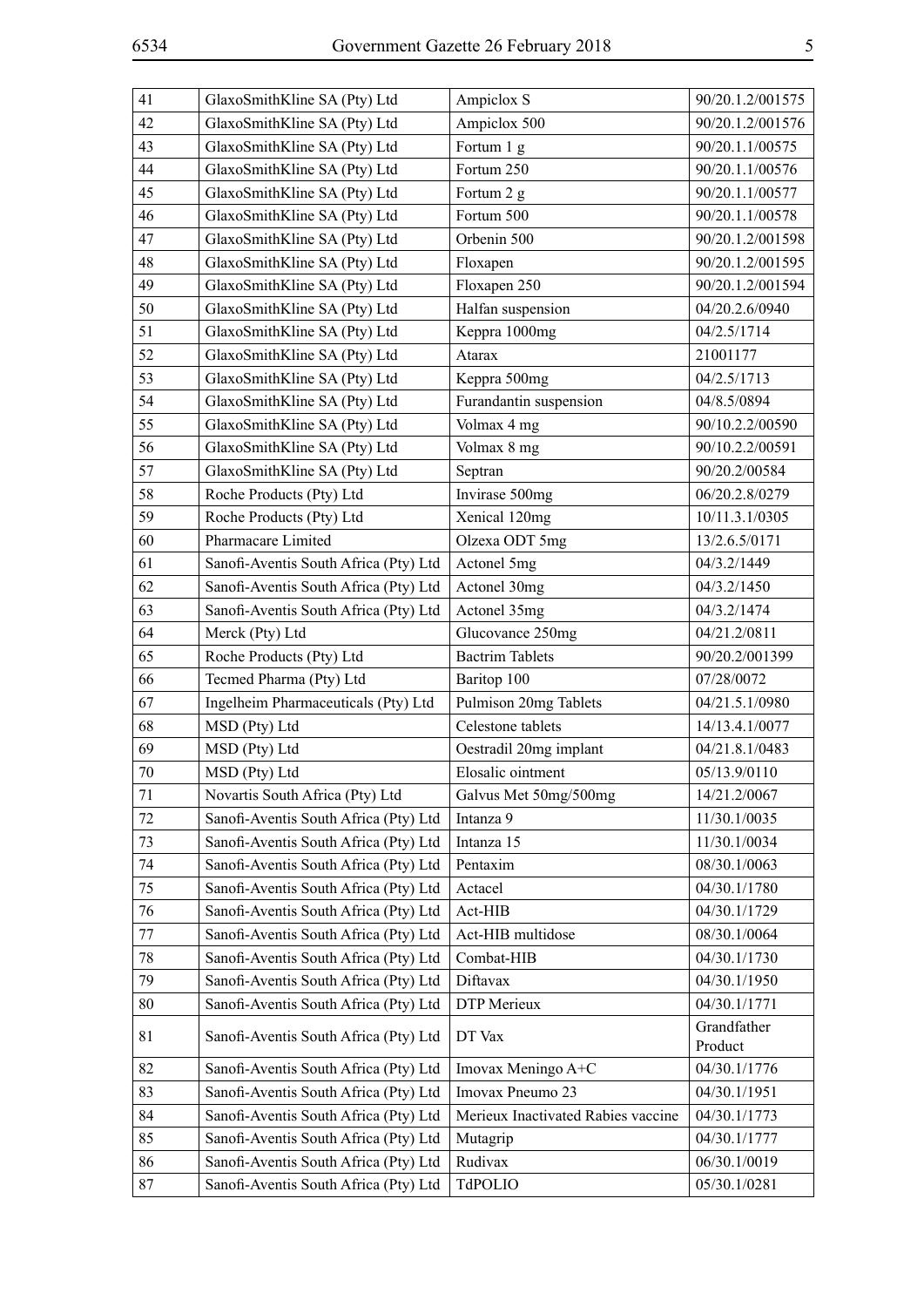| 88  | Pharmadynamics (Pty) Ltd        | Dynak 25                                               | 06/3.1/0198      |
|-----|---------------------------------|--------------------------------------------------------|------------------|
| 89  | Pharmadynamics (Pty) Ltd        | Dynak 50                                               | 06/3.1/0199      |
| 90  | Pharmadynamics (Pty) Ltd        | Calcicard SR 240                                       | 07/7.1/0180      |
| 91  | Pharmadynamics (Pty) Ltd        | Spec-Cefaxone 250mg                                    | 10/20.1.1/0196   |
| 92  | Pharmadynamics (Pty) Ltd        | Spec-Cefaxone 500mg                                    | 10/20.1.1/0197   |
| 93  | Pharmadynamics (Pty) Ltd        | Spec-Cefaxone 1g                                       | 10/20.1.1/0198   |
| 94  | Pharmadynamics (Pty) Ltd        | Quinace 5mg                                            | 10/7.1/0027      |
| 95  | Pharmadynamics (Pty) Ltd        | Quinace 10mg                                           | 10/7.1/0028      |
| 96  | Pharmadynamics (Pty) Ltd        | Quinace 20mg                                           | 10/7.1/0029      |
| 97  | Pharmadynamics (Pty) Ltd        | Quinace 40mg                                           | 10/7.1/0030      |
| 99  | Pharmadynamics (Pty) Ltd        | Quinace Co 10/12,5                                     | 10/7.1/0031      |
| 100 | Pharmadynamics (Pty) Ltd        | Quinace Co 20/12,5                                     | 10/7.1/0032      |
| 101 | Pharmadynamics (Pty) Ltd        | Illovex SR 37,5mg                                      | 10/1.2/0329      |
| 102 | Pharmadynamics (Pty) Ltd        | Illovex SR 75mg                                        | 10/1.2/0330      |
| 103 | Pharmadynamics (Pty) Ltd        | Illovex SR 150mg                                       | 10/1.2/0331      |
| 104 | Roche Products (Pty) Ltd        | Tilcotil tablets                                       | 90/3.1/001430    |
| 105 | Roche Products (Pty) Ltd        | Tilcotil injectable solution                           | 90/3.1/001431    |
| 106 | Roche Products (Pty) Ltd        | Roacutane capsule 10mg                                 | 90/13.4.2/001423 |
| 107 | Roche Products (Pty) Ltd        | Naprosyn suppositories                                 | 90/3.1/001418    |
| 108 | Roche Products (Pty) Ltd        | Naprosyn 500mg tablets                                 | 90/3.1/001417    |
| 109 | Roche Products (Pty) Ltd        | Fansidar                                               | 90/20.2.6/001407 |
| 110 | Roche Products (Pty) Ltd        | Euglucon Tabs                                          | 90/21.2/001406   |
| 111 | Roche Products (Pty) Ltd        | Bezalip Retard 400mg                                   | 90/7.5/001402    |
| 112 | Roche Products (Pty) Ltd        | Bezalip Retard 200mg                                   | 90/7.5/001401    |
| 113 | Roche Products (Pty) Ltd        | Bactrim Syrup                                          | 90/20.2/001400   |
| 114 | Roche Products (Pty) Ltd        | <b>Bactrim Forte Tablets</b>                           | 90/20.2/001398   |
| 115 | Roche Products (Pty) Ltd        | Anexate 1 mg                                           | 90/34/001395     |
| 116 | Roche Products (Pty) Ltd        | Anexate 0.5mg/ml                                       | 90/34/001394     |
| 117 | Roche Products (Pty) Ltd        | Naprosyn 250mg Tablets                                 | 90/3.1/001416    |
| 118 | Mylan Laboratories Limited      | Nisanodid 400mg                                        | 11/20.2.8/0199   |
| 119 | Mylan Laboratories Limited      | Nisanodid 250mg                                        | 12/20.2.8/0175   |
| 120 | Novo Nordisk Pharma Gulf FZ-LLC | <b>Activelle Tablets</b>                               | 06/21.8/0197     |
| 121 | Pharmadynamics (Pty) Ltd        | Peristar 2                                             | 10/7.1.3/0129    |
| 122 | Pharmadynamics (Pty) Ltd        | Peristar 4                                             | 10/7.1.3/0130    |
| 123 | Pharmadynamics (Pty) Ltd        | Peristar 8                                             | 10/7.1.3/0131    |
| 124 | MSD (Pty) Ltd                   | <b>IVEmend</b> injection                               | 10/5.7.2/0368    |
| 125 | Novartis South Africa (Pty) Ltd | Zometa powder and solvent for<br>solution for infusion | 06/34/0253       |
| 126 | Mylan Laboratories Limited      | Dilastav 30                                            | 10/20.2.8/0217   |
| 127 | Mylan Laboratories Limited      | Treslam                                                | 10/20.2.8/0211   |
| 128 | Mylan Laboratories Limited      | Stavmat 30                                             | 10/20.2.8/0207   |
| 129 | Mylan Laboratories Limited      | Kodravir - CP                                          | 12/20.2.8/0207   |
| 130 | Mylan Laboratories Limited      | Ricovir - LN                                           | 11/20.2.8/0197   |
| 131 | AbbVie (Pty) Ltd                | Norvir SEC 100mg                                       | 04/20.2.8/0230   |
| 132 | Adcock Ingram Ltd               | <b>Burinex K</b>                                       | 90/18.1/00105    |
| 133 | Adcock Ingram Ltd               | <b>Fucidin Tablets</b>                                 | 04/20.1/1570     |
| 134 | Adcock Ingram Ltd               | Fucidin IV Infusion                                    | 04/20.1/1569     |
| 135 | Janssen Pharmaceutica (Pty) Ltd | Jurnista 4 mg                                          | 12/2.9/0158      |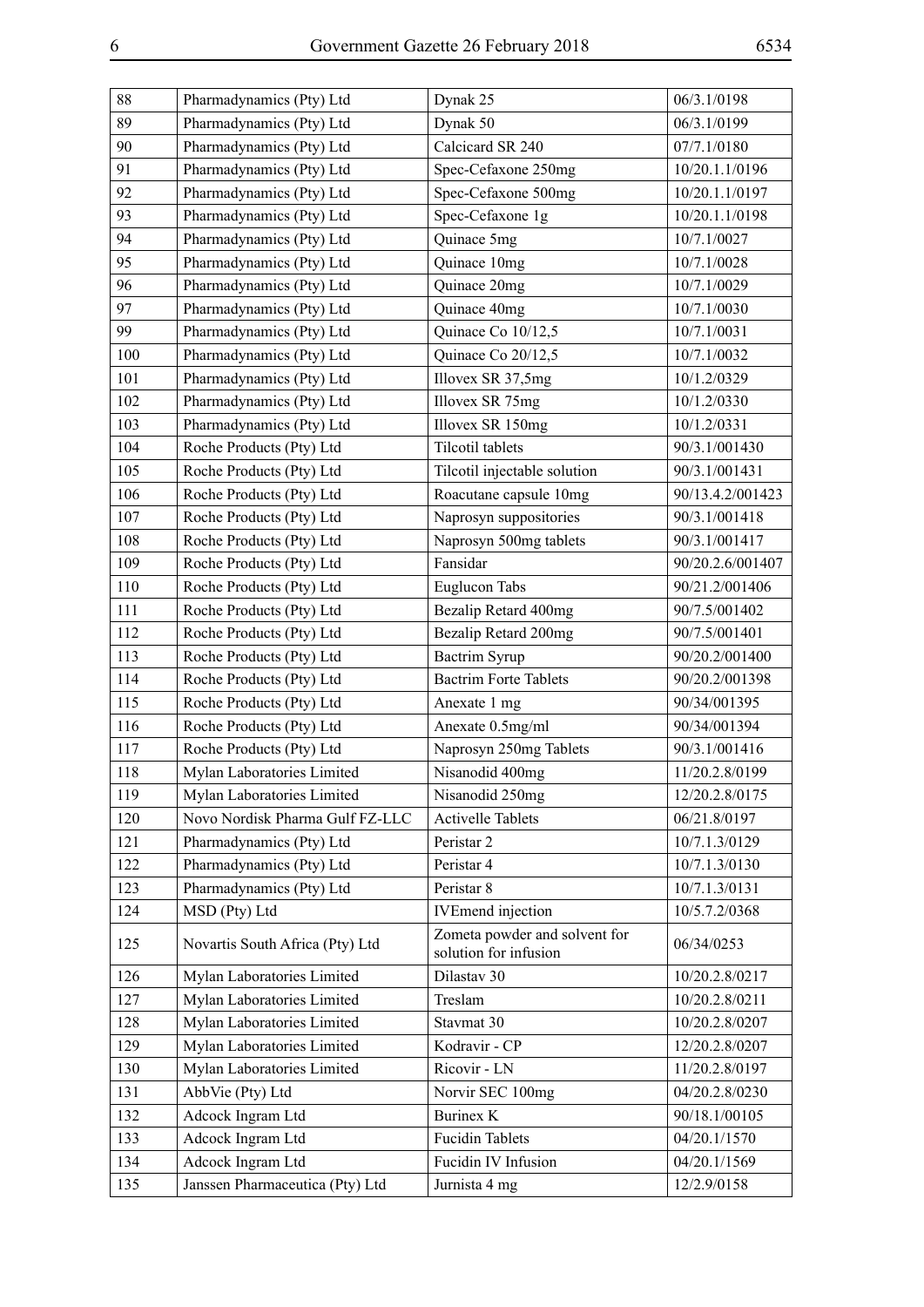| 136 | Merc (Pty) Ltd                           | <b>Encephabol Tablets</b>                                 | 14/1.6/0117     |
|-----|------------------------------------------|-----------------------------------------------------------|-----------------|
| 137 | Fresenius Kabi SA (Pty) Limited          | Benzathine Penicillin 1.2 MU                              | 90/20.1.2/00385 |
| 138 | Fresenius Kabi SA(Pty) Limited           | Benzathine Penicillin 2.4 MU                              | 90/20.1.2/00386 |
| 139 | Fresenius Kabi SA (Pty) Limited          | Vitrimix                                                  | 04/25.2/1052    |
| 140 | Fresenius Kabi SA (Pty) Limited          | Haes-Steril 6%                                            | 04/8.4/0325     |
| 141 | Fresenius Kabi SA (Pty) Limited          | Haes-Steril 10%                                           | 04/8.4/0326     |
| 142 | iNova Pharmaceuticals (Pty) Ltd          | Dexamethasone sodium phosphate                            | 07/15.4/0056    |
| 143 | Novo Nordisk Pharma Gulf Fz-LLC          | Kliogest Tablets                                          | 06/21.8.1/0041  |
| 144 | Novo Nordisk Pharma Gulf Fz-LLC          | NovoFem                                                   | 06/21.8.1/0222  |
| 145 | Novo Nordisk Pharma Gulf Fz-LLC          | <b>Trisequens Tablets</b>                                 | 06/21.8.1/1252  |
| 146 | Novo Nordisk Pharma Gulf Fz-LLC          | Trisequens Forte Tablets                                  | 06/21.8.1/1253  |
| 147 | Novo Nordisk Pharma Gulf Fz-LLC          | Vagifem®                                                  | 11/11.1/0193    |
| 148 | AstraZeneca Pharmaceuticals (Pty)<br>Ltd | Losec INF 40 mg                                           | 04/11.4.3/1814  |
| 149 | Eli Lilly (SA) (Pty) Limited             | Actos 15 (Tablets)                                        | 04/21.2/0640    |
| 150 | Eli Lilly (SA) (Pty) Limited             | Actos 30 (Tablets)                                        | 04/21.2/0641    |
| 151 | Eli Lilly (SA) (Pty) Limited             | Evista 60mg (Tablets)                                     | 04/34/0042      |
| 152 | Eli Lilly (SA) (Pty) Limited             | Humatrope 6mg (Powder for<br>injection)                   | 04/21.10/0647   |
| 153 | Eli Lilly (SA) (Pty) Limited             | Humatrope 12mg (Powder for<br>injection)                  | 04/21.10/0649   |
| 154 | Eli Lilly (SA) (Pty) Limited             | Diluent for Humatrope 3.15ml<br>(Solution for injection)  | 04/34/0648      |
| 155 | Eli Lilly (SA) (Pty) Limited             | Diluent for Humatrope 12/24mg<br>(Solution for injection) | 04/34/0650      |
| 156 | Ingelheim Pharmaceuticals (Pty) Ltd      | Viramune XR 50mg Extende RT                               | 15/20.2.8/0017  |
| 157 | Boehringer Ingelheim                     | Douvent MDI                                               | 90/10.2.1/00458 |
| 158 | Boehringer Ingelheim                     | Inflammide 200 Inhaler                                    | 04/21.5.1/0978  |
| 159 | Boehringer Ingelheim                     | Inflammide 100 inhaler                                    | 04/21.5.1/0977  |
| 160 | Boehringer Ingelheim                     | Pulmsion 5mg/ml Peadiatric<br>Solution                    | 04/21.5.1./0982 |
| 161 | Boehringer Ingelheim                     | Pulmsion 5mg/5ml Peadiatric<br>Solution                   | 04/21.5.1./0981 |
| 162 | Novo Nordisk (Pty) Ltd                   | NovoSeven 1.2 mg                                          | 10/8.1/0166     |
| 163 | Pharmacare Limited                       | Zitaspen powder for infusion                              | 15/20.1.1/0116  |
| 164 | Allergan Pharmaceuticals (Pty) Ltd       | Zymar                                                     | 08/15.1/0202    |
| 165 | Allergan Pharmaceuticals (Pty) Ltd       | Refresh Opthalmic Solution                                | 04/15.4/1169    |
| 166 | MSD (Pty) Ltd                            | <b>CEDAX</b>                                              | 16/20.1.1/0026  |
| 167 | Cipla Medpro (Pty) Ltd                   | Triomune-40                                               | 10/20.2.8/0303  |
| 168 | Cipla Medpro (Pty) Ltd                   | Triomune-30                                               | 10/20.2.8/0302  |
| 169 | Cipla Medpro (Pty) Ltd                   | Triomune 30                                               | 08/20.2.8/0188  |
| 170 | Cipla Medpro (Pty) Ltd                   | Triomune 40                                               | 06/20.2.8/0280  |
| 171 | Cipla Life Sciences (Pty) Ltd            | Cipla Lamistav 30                                         | 09/20.2.8/0030  |
| 172 | Cipla Medpro (Pty) Ltd                   | Cipla Lamistav 30 and Efavirenz<br>600                    | 09/20.2.8/0028  |
| 173 | Cipla Medpro (Pty) Ltd                   | Cipla Lamistav 40 and Efavirenz<br>600                    | 09/20.2.8/0027  |
| 174 | Cipla Life Sciences (Pty) Ltd            | Stavir 30                                                 | 07/20.2.8/0040  |
|     |                                          |                                                           |                 |
| 175 | Cipla Life Sciences (Pty) Ltd            | Stavir 40                                                 | 07/20.2.8/0041  |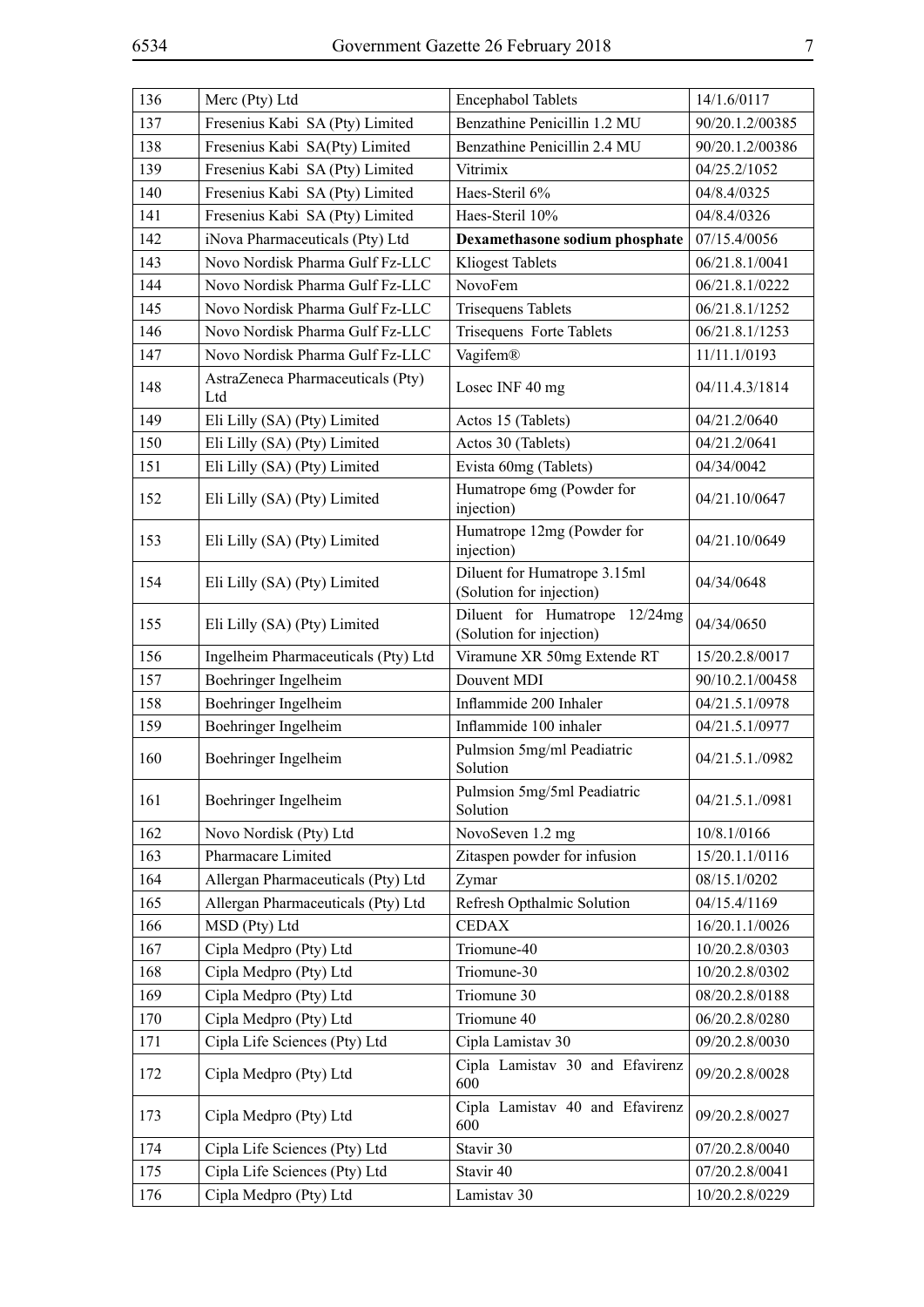| 177 | Cipla Medpro (Pty) Ltd          | Lamistav 40                                                  | 10/20.2.8/0230   |
|-----|---------------------------------|--------------------------------------------------------------|------------------|
| 178 | Cipla Medpro (Pty) Ltd          | Triomune Baby                                                | 08/20.2.8/0186   |
| 179 | Cipla Medpro (Pty) Ltd          | Triomune Junior                                              | 08/20.2.8/0187   |
| 180 | Cipla Medpro (Pty) Ltd          | Cipla-Flu                                                    | 10/5.8/0163      |
| 181 | Cipla Medpro (Pty) Ltd          | Coldex                                                       | 10/5.8/0164      |
| 182 | Cipla Medpro (Pty) Ltd          | Cheston                                                      | 10/10.1/0165     |
| 183 | Cipla Medpro (Pty) Ltd          | Cipla-Cof                                                    | 10/10.1/0403     |
| 184 | Cipla Medpro (Pty) Ltd          | Ciplatrim 5                                                  | 10/7.1.3/0232    |
| 185 | Cipla Medpro (Pty) Ltd          | Ciplatrim 10                                                 | 10/7.1.3/0233    |
| 186 | Cipla Medpro (Pty) Ltd          | Ciplatrim 15                                                 | 10/7.1.3/0234    |
| 187 | Takeda (Pty) Ltd                | Euphyllin Retard                                             | 90/10.2/00515    |
| 188 | Roche Products (Pty) Ltd        | Valium 2mg Tablets                                           | 90/2.6/001435    |
| 189 | Roche Products (Pty) Ltd        | Rocephin 500mg                                               | 90/20.1.1/001428 |
| 190 | Roche Products (Pty) Ltd        | Rocephin 250mg                                               | 90/20.1.1/001427 |
| 200 | Novo Nordisk Pharma Gulf FZ-LLC | <b>Activelle Tablets</b>                                     | 06/21.8/0197     |
| 201 | Novo Nordisk Pharma Gulf FZ-LLC | Estrofem 1mg Tablets                                         | 06/21.8.1/0040   |
| 202 | Novo Nordisk Pharma Gulf FZ-LLC | Estrofem 2mg Tablets                                         | 90/21.8.1/00743  |
| 203 | Janssen Pharmaceutica (Pty) Ltd | Sibelium 5mg capsule                                         | 90/5.7.1/00650   |
| 204 | Boehringer Ingelheim            | Douvent MDI                                                  | 90/10.2.1/00458  |
| 205 | Boehringer Ingelheim            | Inflammide 200 Inhaler                                       | 04/21.5.1/0978   |
| 206 | Boehringer Ingelheim            | Inflammide 100 inhaler                                       | 04/21.5.1/0977   |
| 207 | Boehringer Ingelheim            | Pulmsion 5mg/ml Peadiatric<br>Solution                       | 04/21.5.1./0982  |
| 208 | Boehringer Ingelheim            | Pulmsion 5mg/5ml Peadiatric<br>Solution                      | 04/21.5.1./0981  |
| 209 | Pharmacare Limited              | Zitaspen powder for infusion                                 | 15/20.1.1/0116   |
| 210 | Eli Lilly (SA) (Pty) Limited    | Actos 15 (Tablets)                                           | 04/21.2/0640     |
| 211 | Eli Lilly (SA) (Pty) Limited    | Actos 30 (Tablets)                                           | 04/21.2/0641     |
| 212 | Eli Lilly (SA) (Pty) Limited    | Evista 60mg (Tablets)                                        | 04/34/0042       |
| 213 | Eli Lilly (SA) (Pty) Limited    | Humatrope 6mg (Powder for<br>injection)                      | 04/21.10/0647    |
| 214 | Eli Lilly (SA) (Pty) Limited    | Humatrope 12mg (Powder for<br>injection)                     | 04/21.10/0649    |
| 215 | Eli Lilly (SA) (Pty) Limited    | Diluent for Humatrope 3.15ml<br>(Solution for injection)     | 04/34/0648       |
| 216 | Eli Lilly (SA) (Pty) Limited    | Diluent for Humatrope<br>12/24mg<br>(Solution for injection) | 04/34/0650       |
| 217 | Novo Nordisk (Pty) Ltd          | NovoSeven 1.2 mg                                             | 10/8.1/0166      |
| 218 | Aventis Pharma (Pty) Ltd        | Actacel                                                      | 04/30.1/1780     |
| 219 | Aventis Pharma (Pty) Ltd        | Act-HIB                                                      | 04/30.1/1729     |
| 220 | Aventis Pharma (Pty) Ltd        | Act-HIB Multidose                                            | 08/30.1/0064     |
| 221 | Aventis Pharma (Pty) Ltd        | Combact-HIB                                                  | 04/30.1/1730     |
| 222 | Aventis Pharma (Pty) Ltd        | DTP-Merieux                                                  | 04/30.1/1771     |
| 223 | Aventis Pharma (Pty) Ltd        | Diftavax                                                     | 04/30.1/1950     |
| 224 | Aventis Pharma (Pty) Ltd        | Imovax Meningo A+C                                           | 04/30.1/1776     |
| 225 | Aventis Pharma (Pty) Ltd        | Imovax Pneumo 23                                             | 04/30.1/1951     |
| 226 | Aventis Pharma (Pty) Ltd        | Intanza 9                                                    | 11/30.1/0035     |
| 227 | Aventis Pharma (Pty) Ltd        | Intanza 15                                                   | 11/30.1/0034     |
| 228 | Aventis Pharma (Pty) Ltd        | Merieux Inactivated Rabies Vaccine                           | 04/30.1/1773     |